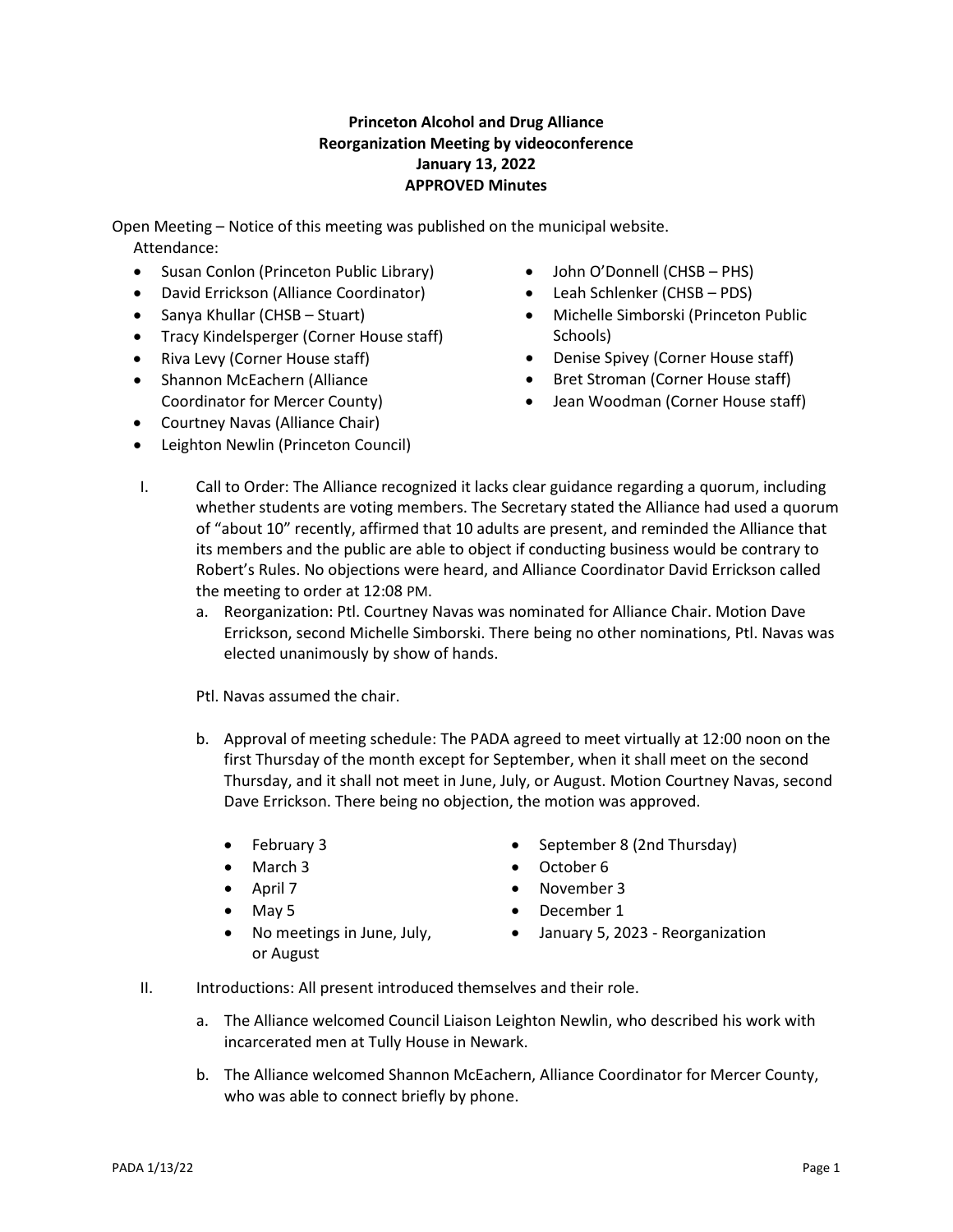- III. The minutes of the December 2, 2021 meeting were approved as presented. Motion Riva Levy, second Dave Errickson, approved. Council Liaison Newlin asked that his abstention from the vote be recorded.
- IV. School Representatives no faculty representatives were available, but Leah Schlenker (Corner House Student Board representative for Stuart) reported she has reached out to staff members. The Dean of the Upper School plans to report in February.
- V. Princeton Public Library Susan Conlon reported the Library Board has approved a "finefree" policy for youth and children's books. If these books are returned late, no fines will be incurred. If books are not returned, the cardholder will still be subject to a "lost book" fee. An implementation date has not yet been established, but the policy should take effect within a few months. The Library Board and staff are excited about the change, which should make books more accessible to children and youth.
- VI. Princeton University No representative was available today. The University has delayed its reopening due to the pandemic.
- VII. Princeton Council Liaison Leighton Newlin No report at this time.
- VIII. Law Enforcement Ptl. Courtney Navas reported 8 DUI arrests and 2 overdose calls in December, much higher than the municipality has experienced in recent months. The 2 overdose calls concluded with transportation to medical facilities; neither was fatal.
- IX. Corner House Student Programs
	- a. Corner House Student Board Sanya Khullar reported the students are developing a Trivia Night event since the *a capella* night and open mic events have been postponed due to the COVID case increases. The Seniors-to-Seniors program continues to enrich participants.
	- b. Student Leadership Programs Riva Levy
		- i. Riva also reported on the beautiful impact of the Seniors to Seniors program. The students and senior citizens look forward to their virtual meetings and have discovered how much they can share.
		- ii. The recruitment period for prevention programs for juniors is coming up.
			- 1. Teen Access Group (TAG) Rising juniors from the 4 high schools meet to discuss alcohol and drug issues. They develop and present workshops for middle school students.
			- 2. Growing up Accepted as an Individual in America (GAIA) Rising juniors from the 4 high schools meet to discuss bullying, positive self-image, and similar issues. They develop and present workshops for  $2^{nd}$  and  $5^{th}$ graders.
		- iii. The current TAG and GAIA students are adapting their workshops for online formats.
	- c. Outreach Programs Bret Stroman reported that students are working on college applications and seeing their hard work pay off. Princeton University students led a